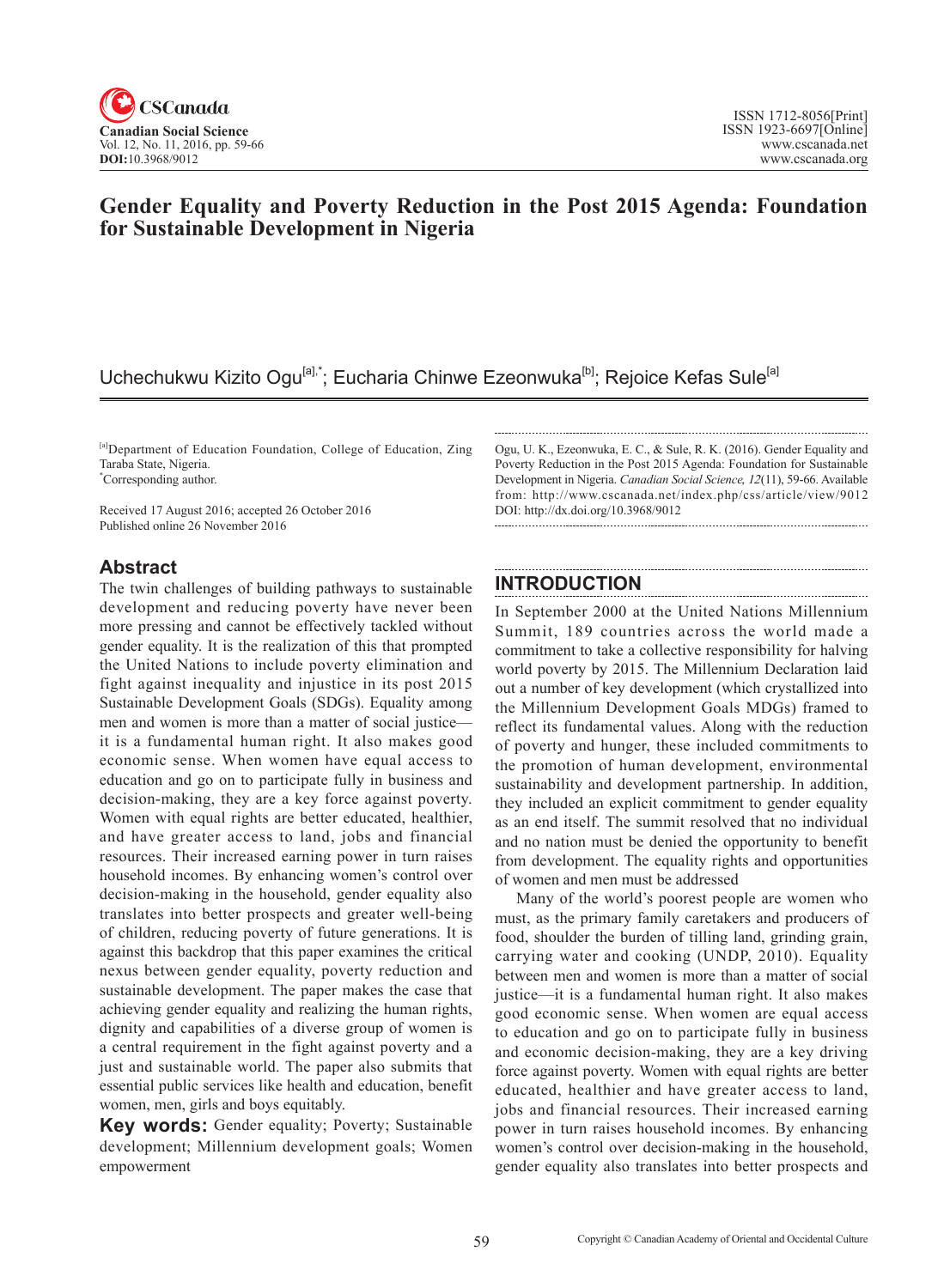greater well-being of children, reducing poverty of future generations (UNDP, 2010).

Gender equality and justice are central to poverty reduction and sustainable development in a very inescapable way. As Igbuzor (2008) says "to promote sustainable development, there is need for citizens (men and women) to participate in the economy, policy and social development of the society. Gender inequality intersects with economic deprivation to produce more intensified forms of poverty for women than men.

Worldwide, most countries recognize that equal rights should exist between men and women. Many including Nigeria have produced regulations intended to fight discrimination and programmes granting women access to health, education and economic right such as land ownership. Unfortunately, although women constitute over 50% of the population of the world, they are relegated to the background in every facet of life (Igbuzor, 2008). Women still have fewer opportunities than men to benefit from economic development, with lower participation in the labour force which inevitably will take them out of poverty.

Girls account for the majority of children not attending school, almost two thirds of women in the developing world work in the informal sector as unpaid workers in the home. According to Igbuzor (2008) the UNDP's 1995 Human Development Report estimated that women's unpaid work is equivalent to some \$11 trillion annually. Women are for the most part underrepresented in decision making virtually in all sector of society. Very few women make up activists groups, a significantly low number are engaged in professional career or are, elected or served as appointed officials in government positions (Fatile, Akhakpe, Igbokwe-Ibeto, & Oteh, 2012; Fodeba, 2010; Olojede, 2009). This is in spite the fact that communalism is the norm in African societies. Despite parliamentary participation, women are still out-numbered four-to-one in legislatures around the world. In Nigeria for instance, although the 2006 national population census reveals that women make up 48.78% (almost half of the total population) only a small number of exceptional women have achieved prominence in modern political and government sphere. In fact, at the National Assembly, of the 109 senators only 7 constituting less than 7% are women. At the Federal Executive Council of the 36 ministers, only 6 constituting a paltry 16.6% are women.

Even in the most advanced countries, their wages average 73% of those of women. For instance in the United Kingdom and the United States, women representation in parliament was 9.1% and 9.0% respectively as at 1994 (Igbuzor, 2008). International programmes such as the post 2015 Sustainable Development Goals (SDGs) point out the benefits of addressing gender inequality and the positive impact this can have on poverty reduction and ultimately sustainable

development. As Kabeer (2003) says "Gender inequality is part and parcel of the processes causing and deepening poverty in a society and must therefore constitute part and parcel of measures to eradicate poverty". Gender equality is essential to eradicate poverty. The MDs can only be achieved by addressing the disproportionate burden of poverty, lack of access to education and health services and lack of productive opportunities borne by women. Women's empowerment matters for poverty eradication. Evidence shows that empowering and investing in women brings a huge development dividend (Commonwealth, 2002).

It is against this backdrop, that this paper examines the critical linkages between gender equality/women empowerment, poverty reduction and sustainable development with particular emphasis on developing nations such as Nigeria and also suggests greater coordination and synergies in all efforts to promote gender equality in poverty eradication programmes and the SDGs.

## **1. CONCEPTUAL ISSUES**

#### **1.1 Gender Equality**

Gender refers to the rules, norms, customs and practices by which biological differences between males and females are translated into socially constructed differences between men and women and boys and girls. This results in the two genders being valued differently and in their having unequal opportunities and life chances.

In the context of this article, 'gender equality' means both equality of treatment under the law and equality of opportunity. In addition, since these do not take structural inequality into account, it also includes substantive equality and equality of agency. Substantive equality means that the different circumstances and characteristics of men and women have to be considered to avoid unfair gender-related outcomes. For example, in a case where a man and a woman both have the qualifications for a particular occupation, the latter may be unable to take it up if there is no childcare available. Equality of agency means ensuring that both women and men can make strategic life choices for themselves (and help determine the conditions under which these choices are made).

Gender inequality is constructed both through society's formal laws and statutes and through unwritten norms and shared understandings. It is not only pervasive across all societies but also the most prevalent form of social disadvantage within societies. It cuts across all other forms of inequality, such as class, caste and race. And because gender is key to the organisation of production and reproduction, women are also "at the crossroads between… economic growth and human development". The argument for addressing gender inequality, therefore, is not simply that it exists in all societies but that it exists at all levels of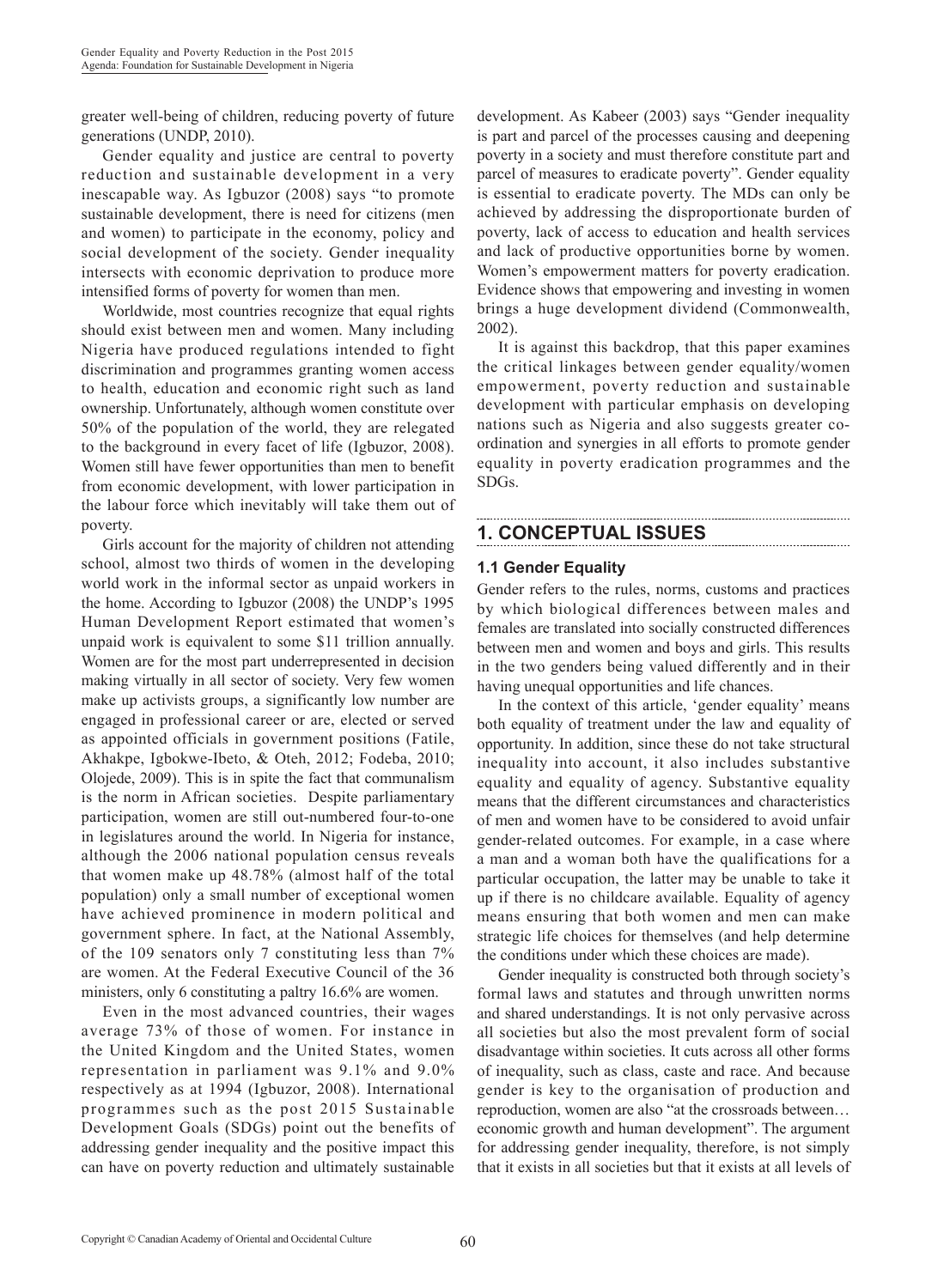society. It makes the effects of poverty worse for women and biases the form taken by economic growth.

### **1.2 Sustainable Development**

There are many definitions of sustainable development but the most frequently quoted is that of the World Commission on Environment and Development otherwise known as the Brundtland Commission which says it is "Development that meets the needs of the present without compromising the ability of future generations to meet their own needs". It contains within it two key concepts:

- The concept of needs, in particular the essential needs of the world's poor, to which overriding priority should be given; and
- The idea oflimitations imposed by the state of technology and social organization on the environment's ability to meet present and future needs (IISD, 2015).

Its core is an approach to development that looks to balance different, and often competing, needs against an awareness of the environmental, social and economic limitations we face as a society. It's also about ensuring a strong, healthy and just society. This means meeting the diverse needs of all people in existing and future communities, promoting personal wellbeing, social cohesion and inclusion, and creating equal opportunity. Sustainable development recognizes that growth must be both inclusive and environmentally sound to reduce poverty and build shared prosperity for today's population and to continue to meet the needs of future generations. It is efficient with resources and carefully planned to deliver both immediate and long-term benefits for people, planet, and prosperity (World Bank, 2016).

## **1.3 Poverty**

Poverty is the inability to satisfy one's basic needs because one lacks the income to buy services or lack of access to services. The United Nations (2007) sees it as a denial of choices and opportunities, a violation of human dignity. It means lack of basic capacity to participate effectively in society, not having enough to feed and clothe, not having access to credit etc.. Onah (2006) explains that poverty is not only the inability of individuals to afford the basic needs of life, but reduces the strength and prestige of such individuals to participate in any given activity of the society. He says that poverty in Nigeria has deprived a good number of her citizens the prestige of citizenship.

Friedman (1996) describes poverty as a form of disempowerment and can be viewed from three dimensions: socio-economic, political and psychological. To him, socio-economic disempowerment refers to relative lack of access to the resources essential for livelihood, political disempowerment refers to the lack of clear political agenda and voice while psychological disempowerment relates to people's internalized sense of worthlessness and passive submission to authority.

In pure economic terms, income poverty is when a family's income fails to meet a federally established threshold that differs across countries. Typically it is measured with respect to families and not the individual, and is adjusted for the number of persons in a family. Economists often seek to identify the families whose economic position (defined as command over resources) falls below some minimally acceptance level (Smelser & Baltes, 2001). Similarly, the international standard of extreme poverty is set to possession of less than 1\$ a day.

Frequently, poverty is defined in either relative or absolute terms. Absolute poverty measures poverty in relation to the amount of money necessary to meet basic needs such as food, clothing, and shelter. The concept of absolute poverty is not concerned with broader quality of life issues or with the overall level of inequality in society. The concept therefore fails to recognise that individuals have important social and cultural needs. This, and similar criticisms, led to the development of the concept of relative poverty. Relative poverty defines poverty in relation to the economic status of other members of the society: People are poor if they fall below the prevailing standards of living in a given societal context.

# **2. POVERTY PROFILE OF NIGERIA**

In Nigeria, poverty conveys message of hardship difficult to deny (Ogu, 2014). It speaks through visible misery, persisting destitution, endemic hunger and visible malnutrition (Akanmidu, 2004). Other manifestations and dimension of poverty include economic dependence, lack of freedom, lack of access to land and credit and inability to save or own assets. The economy of Nigeria has since the early 1980s took a turn for the worst not helped by rampart corruption. Unemployment and general condition of living among Nigerians continue to deteriorate without corresponding measures by the government to address the enormous challenges (Ogu, 2014).

Nigeria has a GDP per capita of \$2,640.3 in 2015 according to the World Bank and a Human Development Index (HDI) of 0.514 (UNDP, 2016). The level of poverty is so high at individual and family level that an increasing number of Nigerians are finding it difficult to eat, clothe and shelter themselves. According to the National Bureau of Statistics (2010), a staggering 112.519 million Nigerians lived in relative poverty in 2010. The figure the Bureau reports represents 69% of the country's total population estimated to be about 163 million. In its report titled "The Nigerian Poverty Profile 2010" the Bureau says that absolute poverty measure puts the country's poverty rate at 99.284 million or 60.9%; the dollar per day measure 5 puts the rate at 61.2%; and the subjective poverty measure puts it at 93.9%. The report, which provides details of poverty and income distribution across the country, put the 2004 poverty measurement rate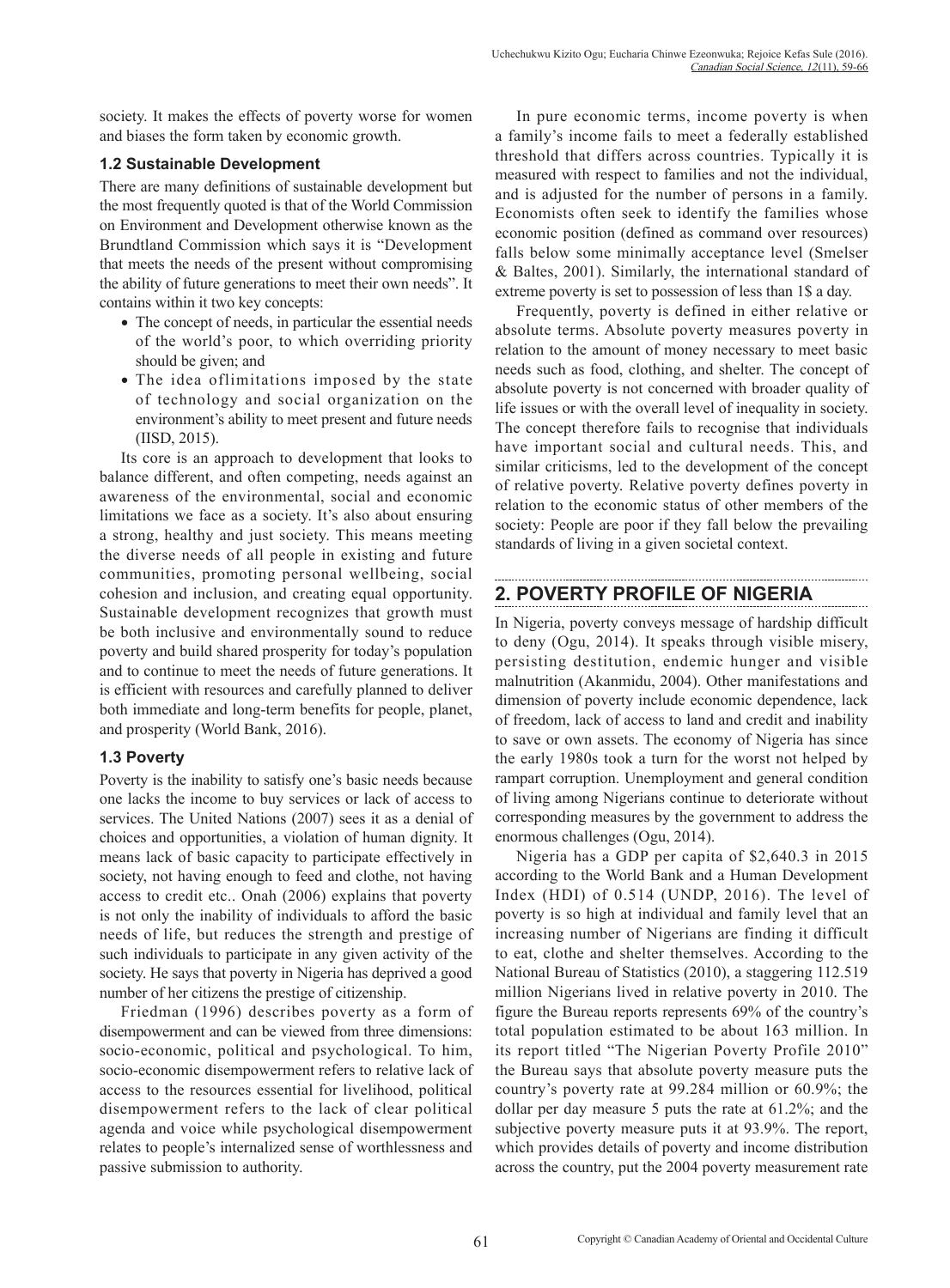at 54.4%. It also shows that income inequality had risen from 0.429 in 2004 to 0.447 in 2010.

The highlight of the report shows that the North-West and the North-East had the highest poverty rates in the country in 2010 with 77.7% and 76.3% respectively. However, the South-West geo-political zone recorded the lowest at 59.1%. Of all the 36 states of the federation, Sokoto had the highest poverty rate (86.4%), while Niger had the lowest at (43.6%). The 2004 poverty rate showed that Jigawa State had the highest rate of 95% while Anambra, with a poverty rate of 22%, was the least poverty-stricken state.

**Table 1 National Poverty Incidence 2003/2004 and 2009/2010**

| Year | Food poor | Absolute<br>poverty | <b>Relative</b><br>poverty | Dollar per<br>day |
|------|-----------|---------------------|----------------------------|-------------------|
| 2004 | 33.6      | 54.7                | 54.4                       | 51.6              |
| 2010 | 41.0      | 60.9                | 69.0                       | 61.2              |

*Note.* National Bureau of Statistics (2010).

**Table 2 Poverty Numbers With 2011 Estimates**

|       | 2010(%) | 2011(%) |
|-------|---------|---------|
| 126.3 | 163     | 168     |
| 54.5  | 69      | 715     |
| 54.7  | 60.9    | 61.9    |
| 62.8  | 61 2    | 62.8    |
|       |         | 2004(%) |

*Note.* National Bureau of Statistics (2010).

Poverty which has become endemic in Nigeria according to Arogundade, Adebisi and Ogunro (2011) can be traced to factors such as corruption, bad governance, debt overhang, unemployment, low productivity, burgeoning population growth, globalization, unfocused government policies and lack of effective skills training.

# **3. GOVERNMENT POLICIES ON GENDER ISSUES AND POVERTY REDUCTION**

There have been several policies, programmes and projects designed by the government to assist women particularly low-income earning women achieve not only economic independence in all spheres of their lives but also improve their participation in public life and decisionmaking process. These programmes include Better Life Programme (BLP); Family Support Programme (FSP); Family Economic Advancement Programme (FEAP); National Poverty Eradication Programme (NAPEP); National Economic Empowerment Development Strategy (NEEDS) and the 35% Affirmative Action.

These programmes particularly the National Economic Empowerment Development Strategy (NEEDS) established in 2004 aim to ameliorate the suffering of the people by providing them with employment opportunities and access to credit facilities to enable them to establish their own businesses. NEEDS which is largely a poverty reduction strategy document contains 4 targeted areas: (a) creation of wealth, (b) job creation, (c) poverty reduction, and (d) value added direction. Then by 2006, came The National Gender Policy which is a key policy document that supports women's participation in political and public life.

One of the objectives of this Policy is the achievement of a minimum threshold of representation for women in order to promote equal opportunity in all areas of political, social, and economic life of the country. By 2007, the Nigerian Government enunciated a Seven Point Agenda, a policy document which was followed by Vision 2020 in 2010. All of these initiatives include efforts to address the gender gap, promote gender equality and women empowerment.

The measures to be adopted to achieve these goals were: Ensuring equitable representation of women in all aspects of governance. The affirmative action of proportionate representation of not less than 30% representation is to be pursued where feasible. Establishing scholarship schemes at the secondary and tertiary levels in order to expand educational opportunities for female students where necessary and expanding a program on non-formal education through sustained advocacy education e.g. adult and vocational education to cater for women beyond school age (Okoyeuzu et al., 2012).

# **4. WOMEN AND PARTICIPATION IN PUBLIC AND NATIONAL LIFE (35% AFFIRMATIVE ACTION)**

The resistance to achieve the 35% Affirmative Action for women has enabled the perpetuation of discrimination against women in spite of the provisions of the National Gender Policy. The policy demands 35% involvement of women in all governance processes, including elective and appointive positions. National Gender policy, established in 2006, was an improvement of the 2000 National Policy on Women by the Obasanjo's regime. In some places, the policy is being adopted to the barest minimum, while its appropriation is stagnant in other places.

According to the 2006 population census, women constitute about 52% of the Nigerian population. Yet, this populous group is barely represented in major sectors of the country, especially in decision making positions, despite the increasing level of literacy among the Nigerian women. Available statistics reveal that out of the 109 Senators in the current National Assembly, only eight are women,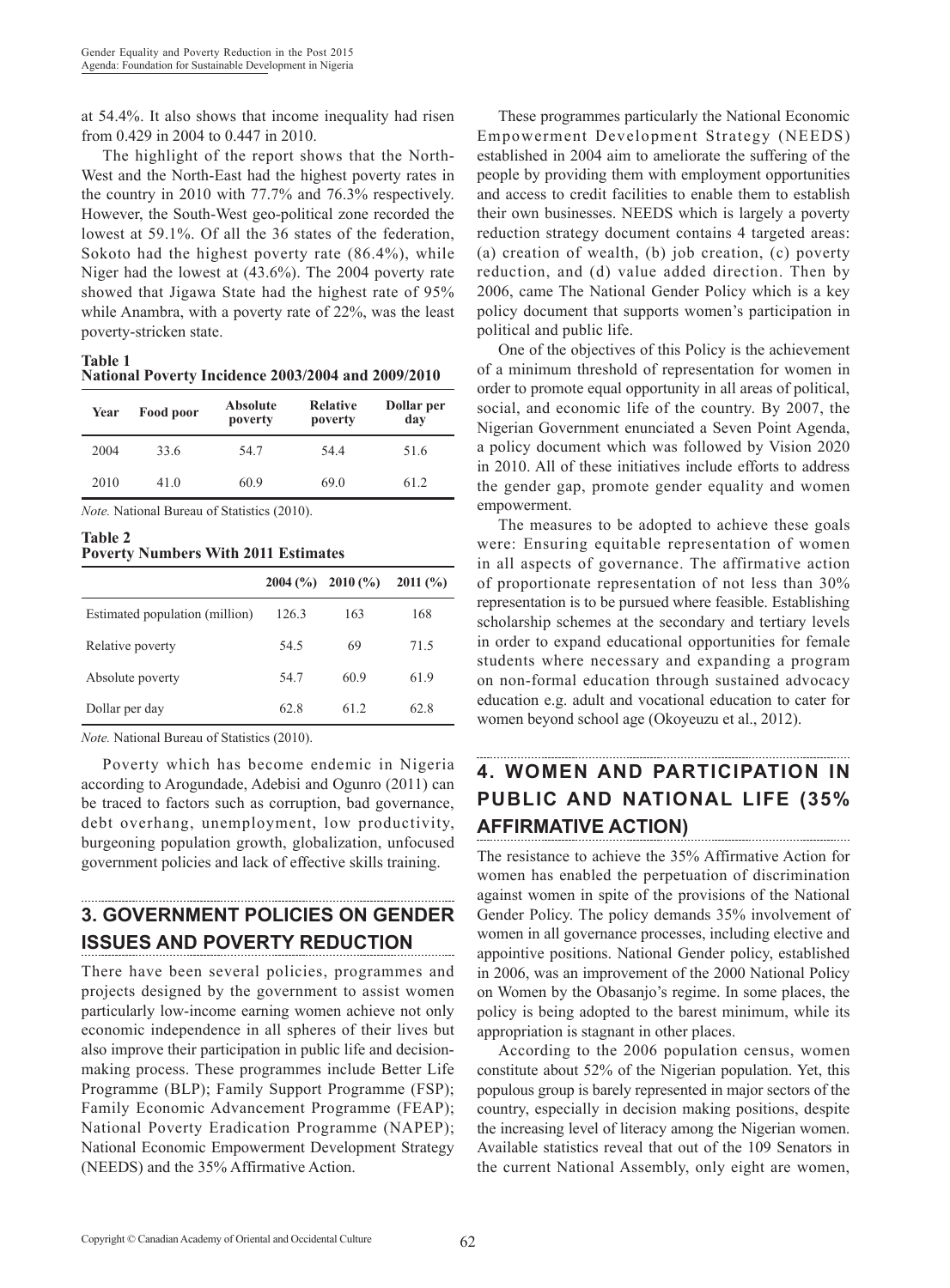while only 24 out of the 360 members of the House of Representatives are women. The numbers evidently show an unequal membership of the legislatures in favor of men.

The same scenario is even observed at the local level, where only a few women function as members of states' houses of assembly, Chairpersons or Councilors in local government councils. The discrimination is so obvious such that no woman has ever become the country's President or Vice-President. This is unlike in other developing countries like Argentina, Brazil, Liberia, etc. where women have held and still hold prominent positions such as the presidency.

Kolawale, Abubakar, Owonibi, and Adebayo (2012) confirms that, in recent years, women's political participation witnessed an increase in terms appointments

#### **Table 3 Positions Held by Women From 1999-2015**

as commissioners across the 36 states of the federation. Ngara and Ayamba (2013) observed that, from 1999 to 2011, there was an increase of women in elective positions into National Assemblies (Senate and House of Representatives), state assemblies as well as local government councils.

Despite this increase, the participation and general representation of women in the political realms in Nigeria remained insignificant when compared to their Men counterpart and by considering the international benchmark of 30%-35% (UNIFEM, 2010). UKaid (2012) perceived that, only 9% of those who stood for election in Nigeria's April 2011 National Assembly elections were women. This is below the global average and well behind South Africa and Rwanda.

|                               |                          | 1999        |                          | 2003         |                          | 2007        |                          | 2011        |                          | 2015        |
|-------------------------------|--------------------------|-------------|--------------------------|--------------|--------------------------|-------------|--------------------------|-------------|--------------------------|-------------|
| Office                        | <b>Seat</b><br>available | Women       | <b>Seat</b><br>available | Women        | <b>Seat</b><br>available | Women       | <b>Seat</b><br>available | women       | <b>Seat</b><br>available | Women       |
| President                     |                          | $0(0\%)$    |                          | $0(0\%)$     |                          | $0(0\%)$    |                          | $0(0\%)$    | 1                        | $0(0\%)$    |
| Vice President                | 1                        | $0(0\%)$    | 1                        | $0(0\%)$     | 1                        | $0(0\%)$    | $\mathbf{I}$             | $0(0\%)$    | 1                        | $0(0\%)$    |
| Senate                        | 109                      | $3(2.8\%)$  | 109                      | 4(3.7%)      | 109                      | $9(8.3\%)$  | 109                      | $7(6.4\%)$  | 109                      | $7(6.4\%)$  |
| House of Reps                 | 360                      | $12(3.3\%)$ | 360                      | $21(5.8\%)$  | 360                      | $25(6.9\%)$ | 360                      | $26(7.2\%)$ | 360                      | $14(3.8\%)$ |
| Governors                     | 36                       | $0(0\%)$    | 36                       | $0(0\%)$     | 36                       | $0(0\%)$    | 36                       | $0(0\%)$    | 36                       | $0(0\%)$    |
| Deputy<br>governors           | 36                       | 1(2.7%)     | 36                       | $2(5.5\%)$   | 36                       | $6(16.6\%)$ | 36                       | $3(8.3\%)$  | 36                       | $4(11.1\%)$ |
| State's Houses<br>of Assembly | 991                      | $24(2.4\%)$ | 991                      | $40((3.9\%)$ | 990                      | $57(5.8\%)$ | 991                      | $67(6.8\%)$ | 919                      | $46(4.6\%)$ |
| Local council<br>chairmperson | 774                      | $13(1.8\%)$ | 774                      | $15(1.9\%)$  | 774                      | $27(3.6\%)$ | 774                      | $0(0\%)$    | NA                       | NA          |
| Local council<br>councillor   | 6,368                    | $69(1.1\%)$ | 6,368                    | $267(4.2\%)$ | 6,368                    | 235(3.7%)   | 6,368                    | $0(0\%)$    | NA                       | <b>NA</b>   |

*Note.* Ngara and Ayamba (2013) and 2015 Nigerian Election Observation Report, authors' compilation from INEC's website.

**Table 4 Number of Seats Held by Women in Selected African Countries**

|                |                                                                   | <b>Lower house</b> | <b>Upper house</b>        |                                      |  |
|----------------|-------------------------------------------------------------------|--------------------|---------------------------|--------------------------------------|--|
| Country        | <b>Seats</b><br><b>Seats</b><br>occupied by<br>available<br>women |                    | <b>Seats</b><br>available | <b>Seats</b><br>occupied by<br>women |  |
| Rwanda         | 80                                                                | 51(63.85%)         | 26                        | $10(38.5\%)$                         |  |
| South Africa   | 396                                                               | 166(42.7%)         |                           |                                      |  |
| Ethiopia       | 546                                                               | 212(38.3%)         | 135                       | $22(16.3\%)$                         |  |
| <b>Burundi</b> | 12.1                                                              | 44(36.4%)          | 43                        | 18(41.9%)                            |  |
| Zimbabwe       | 270                                                               | 85(31.5%)          | 80                        | 38(47.5%)                            |  |
| Cameroun       | 180                                                               | $56(31.1\%)$       | 100                       | $20(20\%)$                           |  |
| Kenya          | 350                                                               | 69(19.7%)          | 68                        | $18(26.5\%)$                         |  |

*Note.* The Guardian Newspaper, 12<sup>th</sup> November, 2015.

In both elective and appointive positions, Nigerian women have fared poorer than their counterparts in other African countries. For instance, in Cape Verde, 9 out of 17 ministers are women which represent 53% while in South Africa 15 out of 36 ministers are women which represents 41.7% (The Guardian, 2015). This is in sharp contrast with Nigeria where there are only 6 women in a cabinet of 36 ministers under the current government of Muhammad Buhari representing a paltry 16.6%. This again is a sharp departure from the case during the immediate past administration of Goodluck Jonathan when women occupied about 33% of the ministerial positions.

This sad case of low representation of women in public and national life is a violation of the 35% Affirmative Action which provides that positive steps be taken to increase the representation of women in areas of education and employment from which they have historically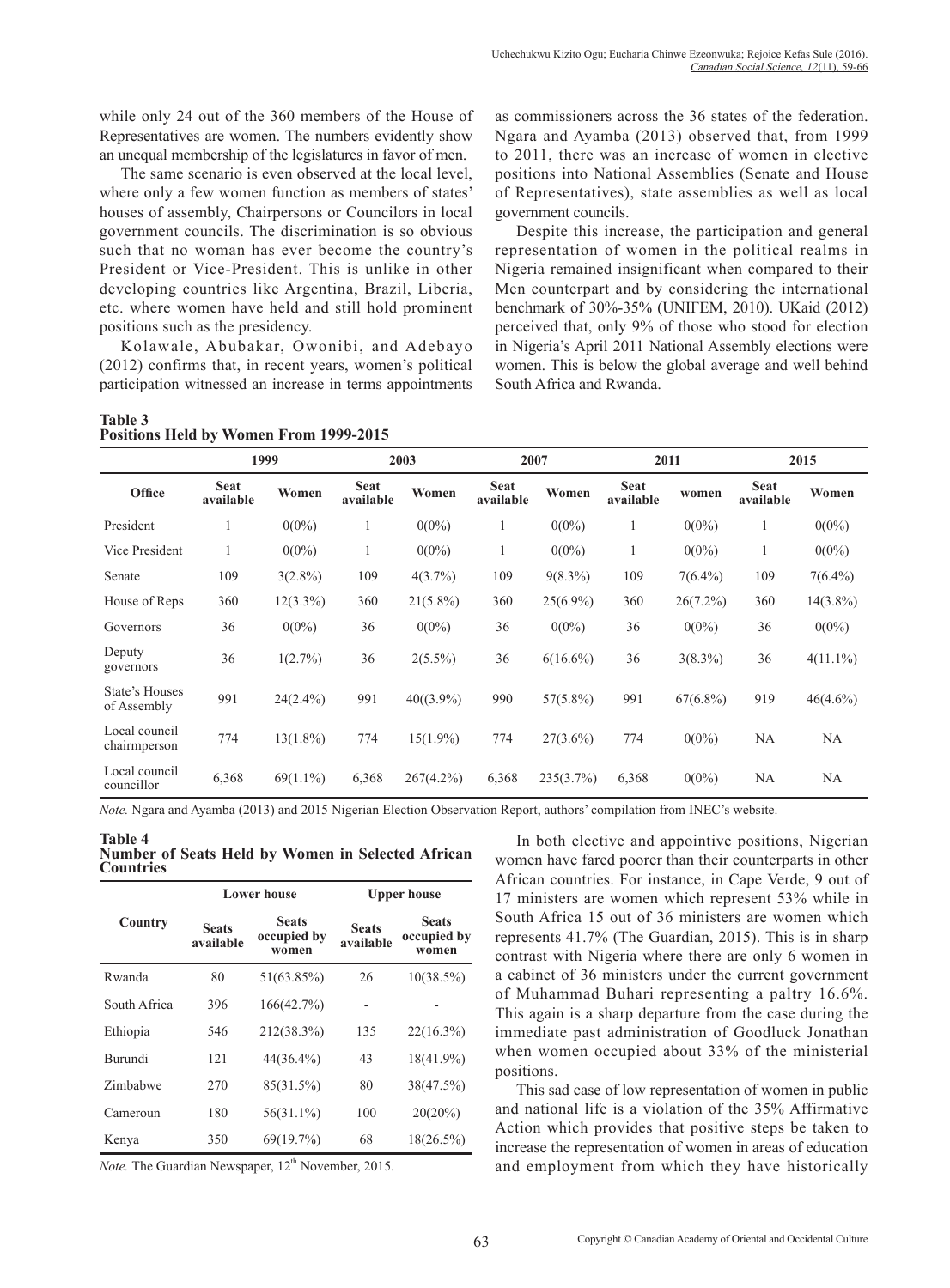been excluded to at least 35% of the available positions and spaces. This has been attributed to factors such as socioeconomic and ecological factors, cultural practices deep rooted in religion, political violence, women's perception of politics as a dirty game not ideal for a woman to involve in, government policies and general low level of education and illiteracy among women (Abubakar & Bn Ahmad, 2014).

# **CONCLUSION**

Gender equality and poverty reduction are key to addressing the unfinished business of the Millennium Development Goals (MDGs) and accelerating global development beyond 2015. Gender equality matters in its own right, and as a prerequisite for the health and development of families and societies, and a driver of economic growth. There is no chance of making poverty history without significant and rapid improvements to the lives of women and girls in Nigeria. Millennium Development Goal 3— "to promote gender equality and empower women" signaled global recognition that this is both an important development goal in itself, and a key to the success of all the other goals. While more women have entered the workforce in recent decades, they typically work at the informal end of labor markets with poor earnings and insecure conditions. This increases the risk of poverty across their lifecycle and makes it less likely that they will be covered by social protection schemes and benefits such as pensions. Women still face a gender pay gap, segregation in occupations and glass ceilings, with over-representation of low-paying jobs and under-representation in senior positions. The post-2015 framework presents a unique opportunity to build on the achievements of the Millennium Development Goals (MDGs), while also addressing the dimensions that lag behind. It is time to act now  $-$  to increase both the political will and the resources to achieve full and lasting gender equality, women's empowerment and women's rights (OECD, 2015).

Researches have demonstrated that successive Nigerian government has failed to protect women's rights and advance gender equality in leadership; consequently, women's participation in public and national life in Nigeria remains low. Although international laws grant women political participation rights, little is known about the struggles and experiences Nigerian women face in their quest to participate in the political life of Nigeria. Gender inequality still exists in Nigeria. Women make up about 50% of Nigeria's population of over 170 million people, yet their positions are still weak when compared with their male counterparts. Even though their presence in the labor force has increased over the last 30 years, the participation of women in Nigeria's workforce is still below that of men (Salami, 2007). Most Nigerian women are employed in low-paying jobs and are underrepresented in several important fields, such as the academics, politics, technology, military etc..

## **RECOMMENDATIONS**

In order to promote sustainable development, there is the need for citizens (male and female) to participate in the economy, policy, and social development of the society. For this to be achieved, there is need for the government and all stakeholders to take positive steps to:

(a) Improve the quality of girl's secondary and higher levels of education and learning outcomes

Secondary and higher levels of education have enormous pay-offs for women's empowerment, yet Nigeria is far from reaching parity between girls' and boys' rates of enrolment and school completion. Just one additional year of school gives women much better economic prospects, more decision-making autonomy, greater control over their own fertility, healthier children, and better chances of sending their own children to school. If adolescent girls are kept in school to complete a quality secondary education, they will be much better equipped to reach their full potential and make informed choices about their lives.

This involves tackling social norms like early marriage that discriminate against women' education. Research has shown a strong relationship between the prevalence of early marriage and the gender gap in secondary school enrolments. It is no surprise then that there is a greater gender gap in secondary school enrolments in northern Nigeria where girls' early marriage is prevalent.

(b) Eliminate employment discriminator/y practices against women and address labour issues affecting women

This is achievable by building the human capital of women to allow comparable opportunity in the modern labor market by encouraging equal access to education and skill acquisition for women to increase their participation at the managerial level, and making vocational education and adult literacy programs available to all. It is necessary to eliminate all discriminatory practices against the employment of women in the public and private sectors of the economy, that is, by eliminating all gender-based discriminatory practices in recruitment, wages and promotion, with particular reference to the private sector. Research has shown a relationship between discriminatory social norms and women's employment outcomes, including the share of women in vulnerable employment (OECD, 2013c).

Personnel policies and practices must comply with the principle of equitable representation of both sexes to ensure effective implementation of national and international labor laws, such as the International Labor Organization (ILO) Convention on Equal Treatment for men and women workers. Government should create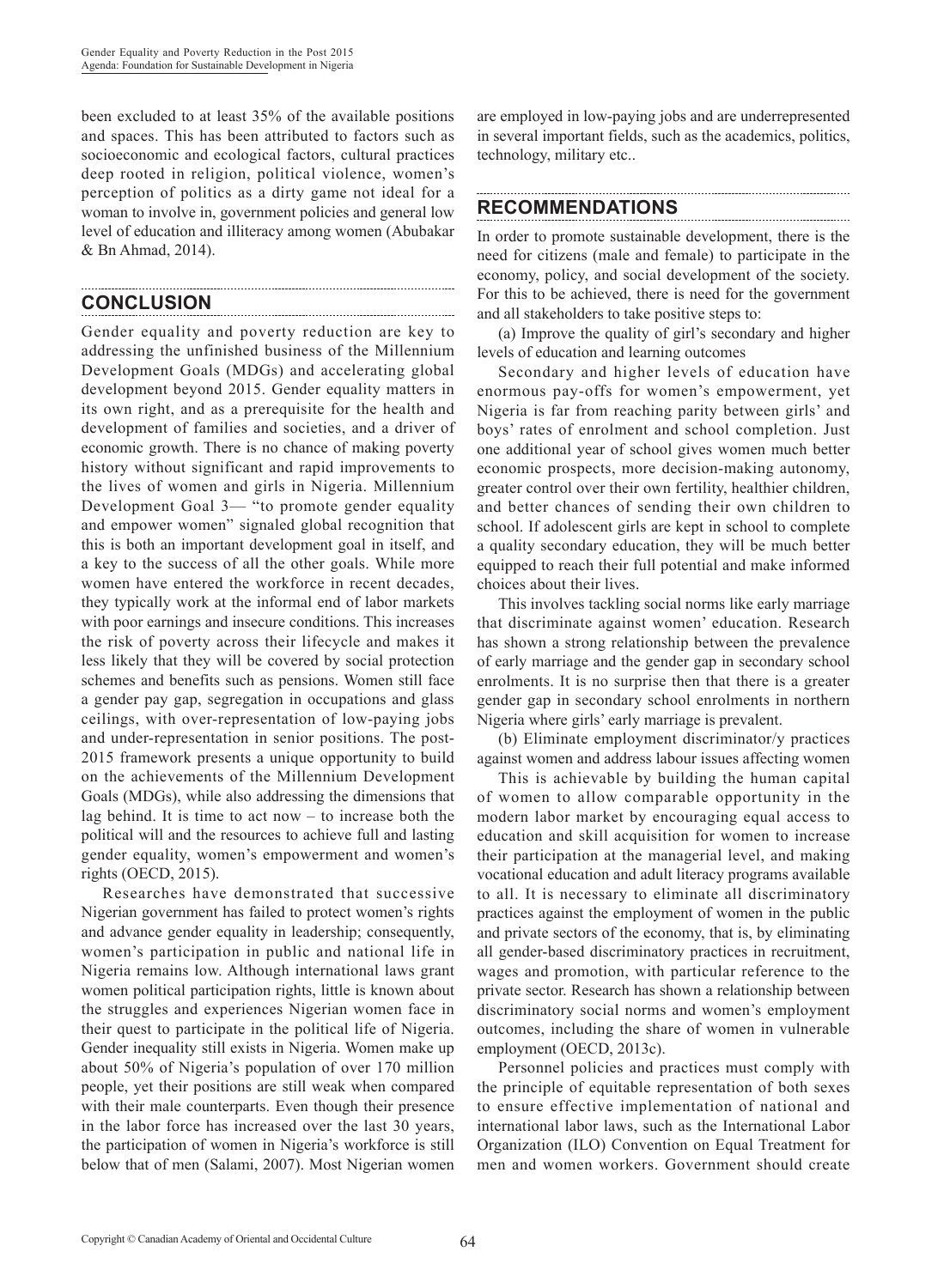reward systems for organizations in the public and private sectors of the economy that operates based on gender equity and equality principles.

(c) Eliminate violence, fear and intimidation against women both at home and in politics

Violence against women and girls is a universal phenomenon rooted in persistent discrimination against women and historically unequal power relations between women and men. It cuts across all cultures, countries, regions and generations. It harms women's health and well-being, violates their human rights, and impoverishes women, families and society as a whole. Domestic violence is the most common form of violence globally and Nigeria in particular, experienced by one in three women in their lifetime. The government should enact laws that criminalize violence against women. Introducing human rights education into school curricula at all levels and building the capacity of the legislative, the judiciary and other law enforcement agencies to uphold gender justice and gender equality principles are also crucial.

(d) Reduce extreme poverty and economic empowerment of women

This could be done increasing women's ownership of and access to assets; engagement in quality employment; entrepreneurship; and time spent in unpaid caring and household work. Women's ownership of and access to assets, resources and services—land, housing, income, employment, water, technology, credit, markets, banking and financial services—are critical to women's empowerment, rights and wellbeing. Women's economic empowerment is also a driver of development that addresses poverty, reduces inequalities, and improves children's health, nutrition, and school attendance.

Government both federal, state and local should enhance the business environment through the provision of infrastructures and accounting for the value of women's work in the Gross Domestic Product (GDP). Building the capacity of the women and men in low-poverty groups on investment opportunities, by enlightenment on investment opportunities, providing access to institutional credit facilities, supporting and encouraging the development of small-medium-and large-scale enterprises, and providing extension services for those in poverty group.

(e) Increase women's leadership, voice and influence in public affairs

Women's capacity to participate in and influence the decisions that affect their lives—from the household to the highest levels of political decision making—is a basic human right and a prerequisite for responsive and equitable governance. Increasing women's representation and participation at all levels is essential for advancing issues of importance to women on national and local agenda. Women's participation contributes to more inclusive, democratic and stable societies. Empowering women and fully leveraging their talent and leadership in the global economy, politics and society has a catalytic impact on maximizing Nigeria's development potentials.

To increase the number of women in elective positions and decision-making processes, there is need for affirmative actions in politics (for example, 35% of political posts to be reserved for women). The existing traditional structures which exclude women from participating in decision-making, should also be reformed. Since the return to democracy in Nigeria in 1999, women have made a lot of impact on the political landscape of the country. They have occupied and continue to occupy high and sensitive positions in both executive, legislative and judiciary arms of government. For instance, under the current democratic dispensation, the first woman Speaker of House of Representative, Hon. Patricia Etteh, was produced. The first woman governor, Dame Virgy Etiaba was produced in Anambra State. Also, the current Chief Justice of Nigeria (CJN) Aloma Mariam Mukhtar is a woman, while the Deputy Governors of Rivers and Lagos States are women.

# **REFERENCES**

- Abubakar, M., & Bn Ahmad, Z. (2014). Women and political participation: Towards attainment of 35% affirmative action and obstacles to the women participation in Nigerian politics and decision-making. *Journal of Research in Humanities and Social Sciences, 2*(9).
- Akanmidu, R. A. (2004). *Poverty alleviation programmes and the politics of ethical despair in Nigeria*. The Seventh Inaugural Lecture. Ilorin: University of Ilorin.
- Arogundade, K. K., Adebisi, S. O., & Ogunro, V. O. (2011). Poverty alleviation programmes in Nigeria: A call for policy harmonisation. *European Journal of Globalization and Development Research, 1*(1).
- Fatile, O. J, Akhakpe, I., Igbokwe-Ibeto, C. J., & Oteh, C. O. (2012). Feminism and political participation in Nigeria: An empirical analysis. *International Journal of Asian Social Science, 2*(7).
- Fodeba, D. (2010). *Effect of gender equity in poverty alleviation*. Retrieved 2016, August 23 from http://www. sciencepub.net/
- Friedman, J. (1996). Rethinking poverty: Empowerment and citizen's rights. *International Social Science Journal*, *2*(148).
- International Institute for Sustainable Development. (2015). *Sustainable development.* Retrieved 2016, August 26 from http://iisd.org/topic/sustanaible-development
- Kolawale, T. O., Abubakar, M. B., Owonibi, E., & Adebayo, A. A. (2012). Gender and party politics in Africa with reference to Nigeria. *Online Journal of Education Research, 1*(7).
- National Bureau of Statistics. (2010). *The Nigerian poverty profile 2010.* Retrieved 2016, August 26 from http://www. nigerianstat.gov.ng